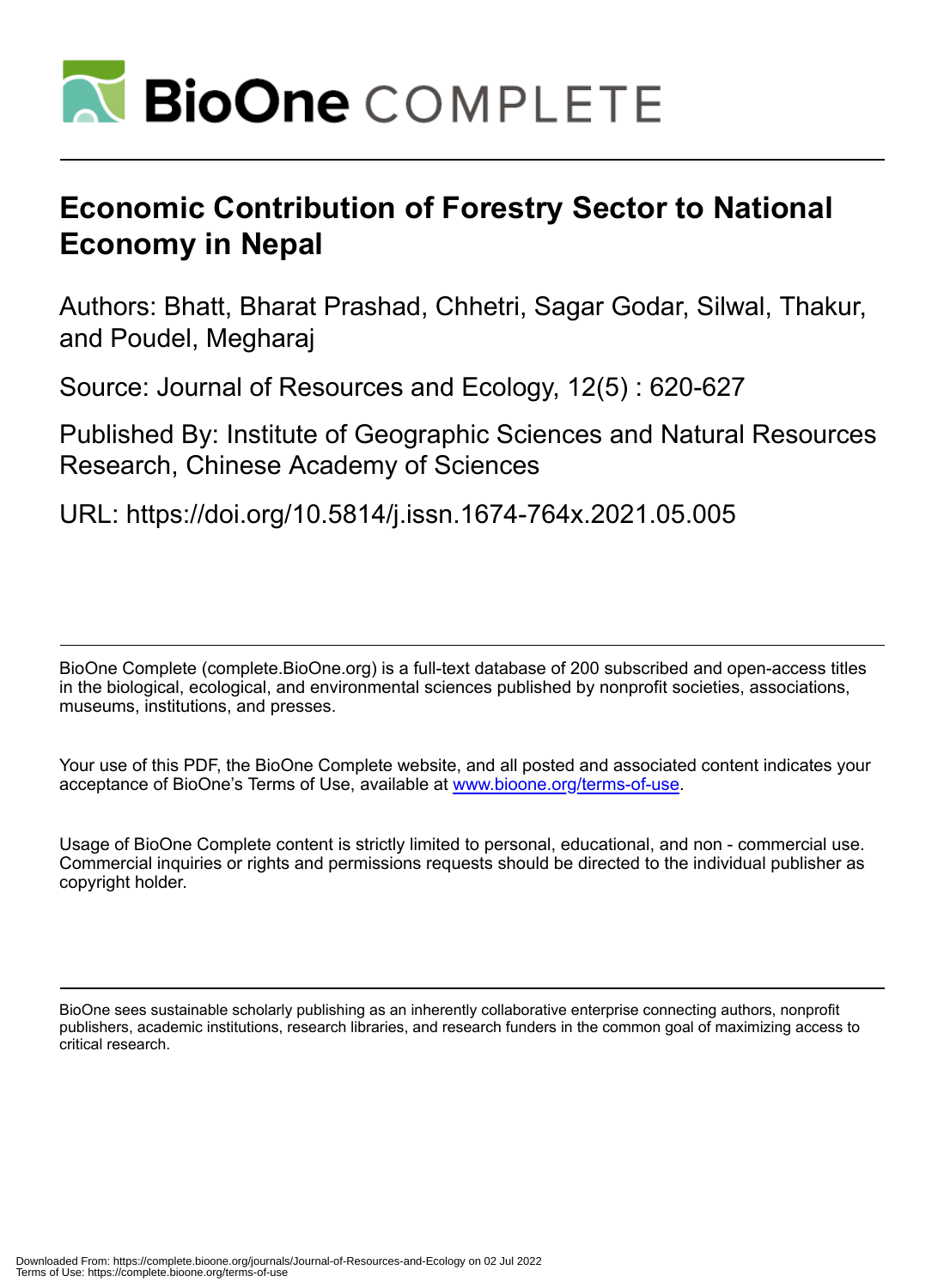J. Resour. Ecol. 2021 12(5): 620-627 DOI: 10.5814/j.issn.1674-764x.2021.05.005 www.jorae.cn

# **Economic Contribution of Forestry Sector to National Economy in Nepal**

Bharat Prashad BHATT $^1$ , Sagar GODAR CHHETRI $^{2, \star}$ , Thakur SILWAL $^3$ , Megharaj POUDEL $^1$ 

1. Ministry of Forests and Environment, Singha Durbar, Kathmandu 44600, Nepal;

2. Warnell School of Forestry and Natural Resources, University of Georgia, Athens, GA 30605, USA;

3. Institute of Forestry, Tribhuwan University, Pokhara 22000, Nepal

**Abstract:** Forests are major sources of energy, timber and non-timber forest products, medicinal and aromatic plants, hydrological functions, biodiversity conservation, and also fundamental sources of revenue collection to the nation. Studies indicate that forests could significantly enhance economic growth and create employment opportunities for local communities under intensive management. This paper aims to predict the contribution of the forest sector to the national economy. The economic facets of forestry considered in this paper are revenue generated from timber, non-timber forest products (NTFPs) and medicinal and aromatic plants (MAPs), and protected areas. The ARIMA model was used to forecast the economic contribution of the forestry sector. The study found that the total revenue generated from the selling of timber and fuelwood (USD 50.19 million) was higher than the total revenue collected from protected areas (USD 37.58 million) and NTFPs/MAPs (USD 6.9 million) in the past 15 years. The model projected that the mean revenue for the timber and fuelwood sale will USD 3.5 million for the next ten years. Similarly, the mean revenue will be generated about USD 0.5 million and USD 6.2 million from NTFPs/MAPs and protected areas, respectively, for the next ten years. The study limits to take account the in-kind use of forest products such as timber, fodder, fuelwood, etc., as used by community people within a forest users' groups. Thus, practicing sustainable forest management, enabling policy documents, establishing forest-based industries, establishing forestry nurseries, conducting agroforestry practices, and tenure security could enhance the forestry sector's economic aspects.

**Key words:** economy; revenue; timber; non-timber forest products

# **1 Introduction**

Forestry is an all-embracing land-use system in Nepal, where forest occupies 40.36%, and shrubs cover 4.38% of Nepal's total land area (DFRS, 2015). These forest resources provide an array of essential commodities to human beings with direct and indirect benefits. The direct economic benefits include various types of forest products for different uses like timber, mainly for the construction of houses, poles for agricultural tools, fuelwood for energy; fodder, grass, and leaf litter for livestock rearing and preparation of compost fertilizer; bamboo and thatching for roofing; medicinal plants for pesticides; and other non-timber forest

products (NTFPs) for income and employment generation. The indirect benefits include serving as important ecological functions such as biodiversity conservation, water regulation functions, erosion control, providing clean air, wilderness activities, and carbon dioxide consumption and spiritual respite (FAO, 2009). Besides, forests are the natural habitat of various types of flora and fauna. So, the government has declared certain areas of the national forests as protected areas (national parks, conservation areas, buffer zones, and wildlife sanctuaries), which could play an important role in the development of eco-tourism and environmental protection. Forests, at the same time, in addition to providing a

**Received:** 2020-09-18 **Accepted:** 2021-03-20

**First author:** Bharat Prashad BHATT, E-mail: bharatiof@gmail.com

\***Corresponding author:** Sagar GODAR CHHETRI, E-mail: sagargc44@gmail.com

**Citation:** Bharat Prashad BHATT, Sagar GODAR CHHETRI, Thakur SILWAL, et al. 2021. Economic Contribution of Forestry Sector to National Economy in Nepal. *Journal of Resources and Ecology*, 12(5): 620–627.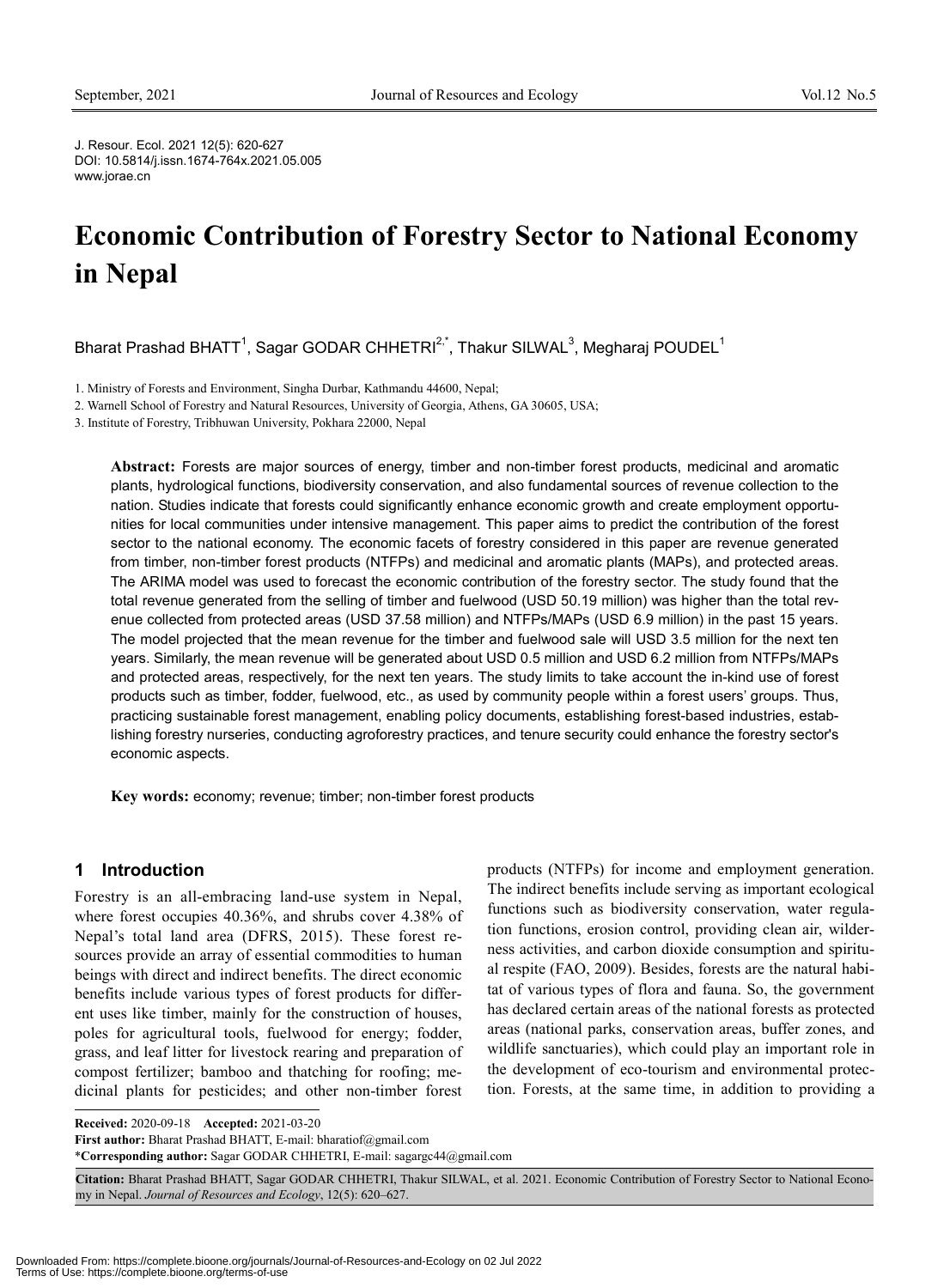source of income, may contribute to alleviating the poverty of rural households' by providing safety nets in times of scarcity (Angelsen and Wunder, 2003; de Sherbinin et al., 2008; Ranjit, 2011; Rayamajhi et al.[, 2012\)](http://login.research4life.org/tacsgr1www_tandfonline_com/doi/full/10.1080/14728028.2013.785783).

Although Nepal's forestry sector has a high potential for the economic development of the country, the contribution to Gross Domestic Product (GDP) and the current trend of forest resource in the revenue generation is negligible (Dhungana and Bhattarai, 2008). As a result, the contribution of the forestry sector has been underestimated or poorly understood, and the forestry sector could not make its strong policy profile in Nepal. The national planning commission generally calculates forestry's contribution to GDP by combining forestry with agriculture and fisheries. The three sectors (forestry, agriculture, and fisheries) together contributed to about 39.3% of GDP during the Ninth Five-year Plan period (1997–2002) (NPC, 2002). In the Tenth Five-year Plan (2002–2007), the contribution had dropped to 34.9% (NPC, 2007). Likewise, the contribution of the agriculture, forestry, and fisheries sector in the fiscal year 2018/19 is estimated to be 26.98%, and this contribution was 27.59% in the fiscal year 2017/18 (MoF, 2019). Similarly, in the forest sector policy 2000, it is noted that the forest sector alone has contributed 15% to the GDP of nation. FAO (2004), in contrast, estimated a contribution of just 3.5% in 2000 and 4.4% for the periods from 1990 to 2000. FAO estimation includes formal forest sector activities such as logging and wood industries only, and informal activities are ignored. Again, the Department of Forest Resources and Survey (DFRS) and Nepal Foresters' Association conducted a combined study that reveals that the forest sector may contribute up to 28% of the total GDP (DFRS/ NFA, 2008). Having more than 100 types of plant species harvested in Nepal being traded in international markets, especially in India, NTFP-based enterprises contribute almost one-third of the forestry GDP [\(AEC/FNCCI, 2012\)](http://login.research4life.org/tacsgr1bioone_org/journals/International-Forestry-Review/volume-19/issue-1/146554817820888582/Forest-Based-Micro-and-Small-Enterprises-in-Nepal--Review/10.1505/146554817820888582.full%23bibr04). They account for more than 90% of the total households income in rural parts of Nepal [\(Bista and Webb, 2006\)](http://login.research4life.org/tacsgr1bioone_org/journals/International-Forestry-Review/volume-19/issue-1/146554817820888582/Forest-Based-Micro-and-Small-Enterprises-in-Nepal--Review/10.1505/146554817820888582.full%23bibr10).

In Nepal, the economic contribution of forest resources is assessed on the basis of quantity produced, traded, and revenue generated out of three major types of forest products, i.e., timber and firewood, NTFPs, and Medicinal and Aromatic Plants (MAPs) (Rai and Chapagai, 2014). In rural communities, timber constitutes an important building material, and a major share of energy is derived from fuelwood. Additionally, NTFPs, including MAPs, provide both household consumption and market products (Kanel and Dahal, 2008). However, these multiple benefits have not been adequately considered in the national accounting system, despite their importance to the national economy. How these numerous benefits might be supplied in a sustainable way for economic activities and livelihood promotion is the main issue in the policy debate regarding forestry sector development of Nepal (Kanel and Dahal, 2008).

Timber and fuelwood constitute two important forest products in Nepal. They are an important source of cash earning and means to improve the livelihood of local people. Most of the timber and fuelwood production is consumed domestically. Exporting timber is expensive as there is a 200% sales tax on the royalty rate. The volume of timber collection and sale depend on various external factors such as trees uprooted through heavy winds, an illegal felling of trees, and the harvesting of trees at the construction of priority projects, etc. (Amatya, 2013). Nepal has small commercial wood production and trade compared to high-scale timber exporting countries like Malaysia and Indonesia. Accurate and complete data on total production and sale of forest product imports and exports are difficult to obtain due to poor database management by the data administrator and the existence of illegal internal markets within Nepal and neighboring India and Tibet (Satyal, 2004). So, these illicit logging of timber and trade activities should be addressed adequately on time by the authorities; otherwise, it has an adverse effect on the economic and environmental dimensions of the forestry sector in Nepal.

Realizing the importance of forest products for contribution to the national economy and having gaps in data of exact revenue collected through these products, this paper attempts to answers the following questions; what amount of revenues were generated from the major forestry sectors in the last 15 year? What will be the revenue status in the next ten years, and what factors are limiting revenue generation? The study's findings could help policymakers and forestry practitioners to make evidence-based policies in improving Nepal's forestry sector.

# **2 Methodology**

This study has two main folds: 1) Illustrated the last 15 years revenue data from the timber and fuelwood sale, NTPFs/MAPs sale, and revenue generated by protected areas (PAs); 2) Forecasted the revenue generated from that categories.

#### **2.1 Data source**

The present study uses the data of forest products revenue and protected areas revenue, which were collected from the "*Hamro Ban*"— An annual publication of the Department of Forests and Soil Conservation (DOF) and the Department of National Parks and Wildlife Conservation (DNPWC). We gathered the last 15 years of revenue data generated from the selling of the timber and fuelwood, NTFPs/MAPs, and also 15 years of revenue collected from PAs of Nepal (Table 1). The amount of timber and fuelwood collection and selling includes the production of the Division Forest Offices (DFOs), Timber Corporation Nepal (TCN), and District Forest Product Supply Board (DFPSB). The data excluded the revenue generated from the selling of timber and fuelwood from private forests.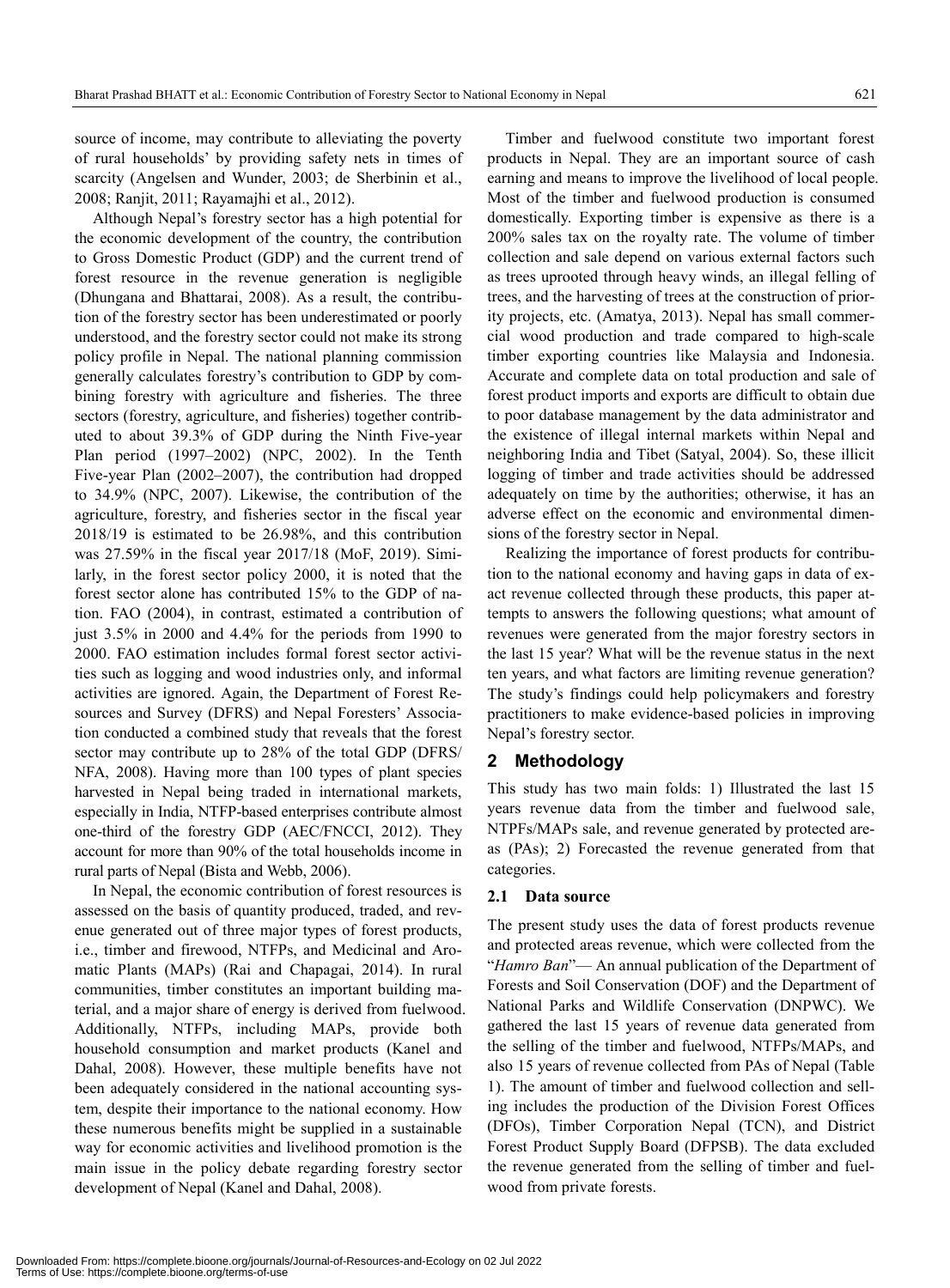Revenue  $(\times 10^3$  USD)

Revenue  $(\times 10^3$  USD)

| 5  | 2007/2008 | 35105.66 | 23400.05 | 2642.63 | 44580.33 | 1038.73 | 1029.14 |
|----|-----------|----------|----------|---------|----------|---------|---------|
| 6  | 2008/2009 | 36247.64 | 26660.14 | 3117.70 | 33294.67 | 869.56  | 1182.16 |
| 7  | 2009/2010 | 33191.42 | 19157.41 | 2855.44 | 32503.32 | 617.10  | 1225.41 |
| 8  | 2010/2011 | 1569.41  | 5090.57  | 213.62  | 6226.83  | 438.16  | 1832.71 |
| 9  | 2011/2012 | 19047.55 | 6186.33  | 3314.79 | 10618.59 | 239.67  | 2256.68 |
| 10 | 2012/2013 | 22309.76 | 9156.51  | 5374.51 | 10188.54 | 339.10  | 4114.34 |
| 11 | 2013/2014 | 19485.42 | 15834.18 | 5356.73 | 21153.39 | 746.45  | 4633.80 |
| 12 | 2014/2015 | 8751.18  | 4948.55  | 2599.45 | 3079.02  | 265.16  | 4702.43 |
| 13 | 2015/2016 | 15889.83 | 8993.27  | 4348.80 | 8819.88  | 376.50  | 3056.93 |
| 14 | 2016/2017 | 15105.15 | 79131.80 | 2906.12 | 1653.05  | NA.     | 4815.93 |
| 15 | 2017/2018 | 32357.26 | 25502.88 | 8214.32 | 5234.88  | 407.69  | 6161.79 |

Fuelwood sale  $(m<sup>3</sup>)$ 

Table 1 Quantity of timber, fuelwood, NTFPs/MAPs sale and revenue generated from them between 2003 to 2017 in Nepal.

 2003/2004 52127.88 32050.00 3887.63 7574.63 386.45 687.94 2004/2005 32538.09 27173.10 2574.46 5349.42 681.85 486.67 2005/2006 NA NA NA NA NA 563.73 2006/2007 35773.17 25762.05 2783.74 20804.20 477.57 825.39

Total revenue 30189.94 6913.65 37575.05 37575.05

Revenue  $(\times 10^3$  USD)

Revenue from timber and fuelwood sale Revenue from NTFPs/MAPs sale Revenue from PAs

NTFP and MAP sale (t)

Note: Source: DOF, DNPWC 2003–2018; NA: data not available; 1 USD = 114.56 NRS on December 1, 2019.

In addition, several literature reviews were carried out through published and unpublished reports and articles of the Ministry of Forests and Environment, Forest Research and Training Center, related studies, project reports, and office records. The keywords for the review were economy, forestry sector, timber sale, protected areas, and NTFPs/MAPs. Similarly, related acts, regulations, forest policies, guidelines, and directives were also reviewed to draw relevant information. Additionally, personal interaction with forestry professionals and private sector personnel were also conducted to know their perspectives about the economic aspects of the forestry sector.

#### **2.2 Data analysis**

For the data analysis of revenue from the selling of timber, NTFPs/ MAPs, and PAs, we used Autoregressive Integrated Moving Average (ARIMA) model. This model was employed for forecasting the revenue, which will be generated for next ten years. Before employing the ARIMA model, we have tested serial correlation to examine the presence or absence of autocorrelation in data. We performed the Box-Ljung test using auto.arima() and forest function of the forecast package of R. The results of the Box.test() function shows that they were not significant at 0.05 level of significance, suggesting that there was no autocorrelation between the observations. This result assured that ARIMA model appears to fit the data well. In addition, as we used auto.arima() function, the ARIMA always gives the best model to forecast.

## **2.3 Model specification**

The forecast has been carried in ARIMA model, which is a commonly used for time series data analysis. The ARIMA model can be classified as an "ARIMA (*p*, *d*, *q*)" models, where  $p$  is the number of autoregressive terms,  $d$  is the number of non-seasonal differences needed for stationarity, and *q* is the number of moving average terms. The forecast-

ing equation for  $\hat{Y}_t$  can be illustrated as:

$$
\widehat{Y}_t = \mu + \Phi_1 Y_{t-1} + \dots + \Phi_p Y_{t-p} - \theta_1 e_{t-1} \dots - \theta_q e_{t-q} \tag{1}
$$

where,  $\hat{Y}_t$  is the variable that is explained in time *t*;  $\mu$  is constant;  $\Phi$  is coefficient of each parameter *p*;  $\theta$  is coefficient of each parameter  $q$ ;  $e_t$  is residuals or errors in time  $t$ .

A time series  $(\hat{Y}_t)$  generated by an ARIMA  $(p, d, q)$ process with mean *µ* of the Box-Jenkins model formulation includes four steps:

(1) Model identification: Identification of the ARIMA (*p, d, q*) structure. Use autocorrelation function (ACF) and partial autocorrelation function (PACF) to derive the tentative function.

(2) Model estimation: Estimation of the unknown model parameter of the tentative function.

(3) Model diagnosis: Diagnostic checks are applied with the object of uncovering possible lack of fit and diagnosing the cause.

(4) Forecasting with the model: Forecasting for one or several periods of time from the selection model.

S.N. Fiscal year

Timber sale  $(m<sup>3</sup>)$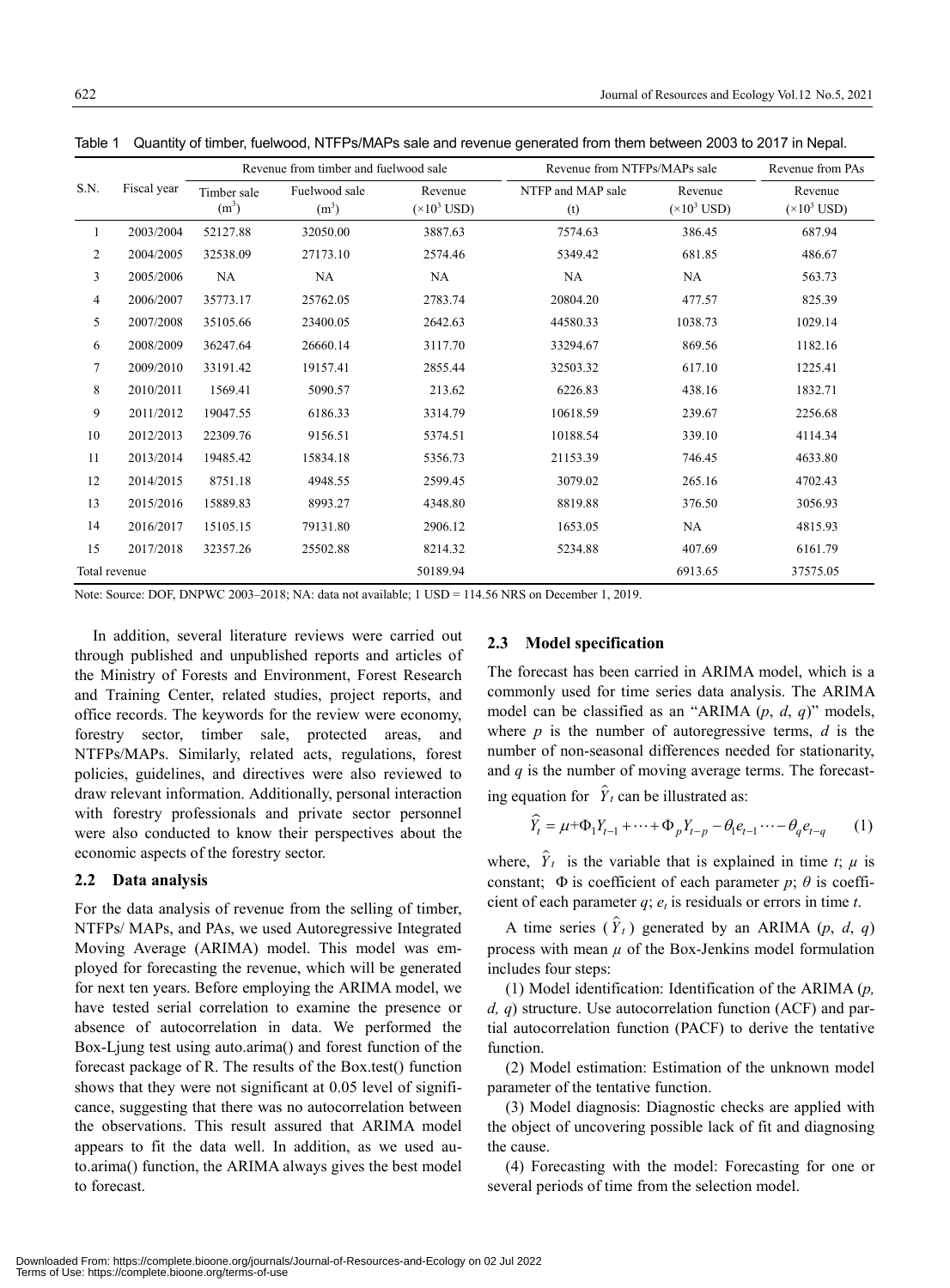It is assumed that αt are independent and identically distributed as normal random variables with mean 0 and variance  $\sigma^2$ . If possible, at least 50 observations should be used in this model. In this study, however, outcomes from forests are uncertain and change rapidly, forecasting future situations was carried out by using little data in a short span of time. So, it is hard to confirm that the data is a normal distribution. So, this assumption has limitations. This model uses the concept of measurement error to deal with the difference between estimators and observations, but these data are precise values and do not include measurement errors.

Specifically, the revenue generated from the Timber and NTFPs/MAPs sale were forecasted by ARIMA (0, 0, 0) model. This model indicates there is no differential order to become stationary and also has neither AR terms nor moving average order. So, this is the general time series model.

However, for the revenue generated from the Protected Areas, random walk model was used to forecast This ARIMA (0, 1, 0) is also a special case of ARIMA model, where AR and MA term are zero and present the first difference of series, where coefficient  $(\Phi)$  of first lagged is one. Typically,  $\Phi$  should be less than 1. However,  $\Phi$  is equal to 1 in this special random walk model. Hence, ARIMA (0, 1, 0) represents the random walk model.

$$
\widehat{Y}_t - Y_{t-1} = \mu \tag{2}
$$

$$
\hat{Y}_t = Y_{t-1} + \mu \tag{3}
$$

where,  $\hat{Y}_t - Y_{t-1}$  is first difference and  $\mu$  is constant term.

In order to find the best possible ARIMA fit to the time series model, the auto.arima() and forecast function is used from the package named forecast. Box Ljung function: Our data sets ARIMA (0, 0, 0) best fit, R internally comparison automatically and this is the best in our model.

### **3 Results**

#### **3.1 Revenue from timber and fuelwood**

Volumes of timber and fuelwood production and revenue generated for the last fifteen years were not regular. The total revenue of the last 15 years has been calculated as USD 50.19 million with an annual average revenue of USD 3.3 million (Table 1). In the fiscal year 2010–2011, the revenue generated from the selling of timber and firewood was extremely low (USD 0.2 million) in comparison to the following fiscal years. The revenue from timber selling remained stable in the fiscal year 2012–2013 and 2013–2014 but sharply fluctuated in other fiscal years. This may be due to poor governance in timber collection, data management system, and trade or not accounting for all the quantity of timber and fuelwood collected and traded from the DFOs to the government accounting system.

The ten-year forecast of revenue generated from the selling of timber has been carried out in ARIMA (0, 0, 0) model (Fig. 1). The mean revenue for next ten years will be constant at USD 3.5 million between USD 0.35 million (lower) and USD 7.1 million (higher) at 95% confidence interval.



Fig. 1 Revenue forcast from timber and fuelwood for next ten years

#### **3.2 Revenue from NTFPs/MAPs**

The total amount of NTFPs/MAPs traded for 15 fiscal years from DFOs in Nepal has been estimated as 211080.75 t, and the total revenue for the 15 years has been calculated as USD 6.9 million, which was considerably lower than that of revenue from timber. The production of NTFPs/MAPs was nearly stable in the fiscal year 2011–2012 to 2013–2014, getting higher in the fiscal year 2014–2015 and sharply declined in the following fiscal years. This may be due to either low production of resources or illegal collection and trade by local people and not included in the national accounting system (Table 1).

The ten-year forecast of data has been carried in the ARIMA (0, 0, 0) model (Fig. 2). The forecasting for the revenue from NTFPs/MAPs for the next ten years will remain USD 525670 for every year. The mean revenue will lie between USD 76740 (lower) and USD 974600 (higher) at 95% confidence interval.



Fig. 2 Revenue forecast from NTFPs for next ten years

#### **3.3 Revenue from Protected Areas (PAs)**

Nepal has been renowned in the world for its vast array of biodiversity, which is conserved in the protected areas. Nepal has 20 protected areas, among which 12 national parks, 6 conservation areas (three managed by NTNC, two by the government of Nepal, and one by the community), one wildlife reserves, one hunting reserve, and 13 Buffer zone areas, comprising the 23.39% of the total area of the country (DNPWC, 2017).

The total revenue from protected areas for the last 15 years has been calculated as USD 37.57 million with an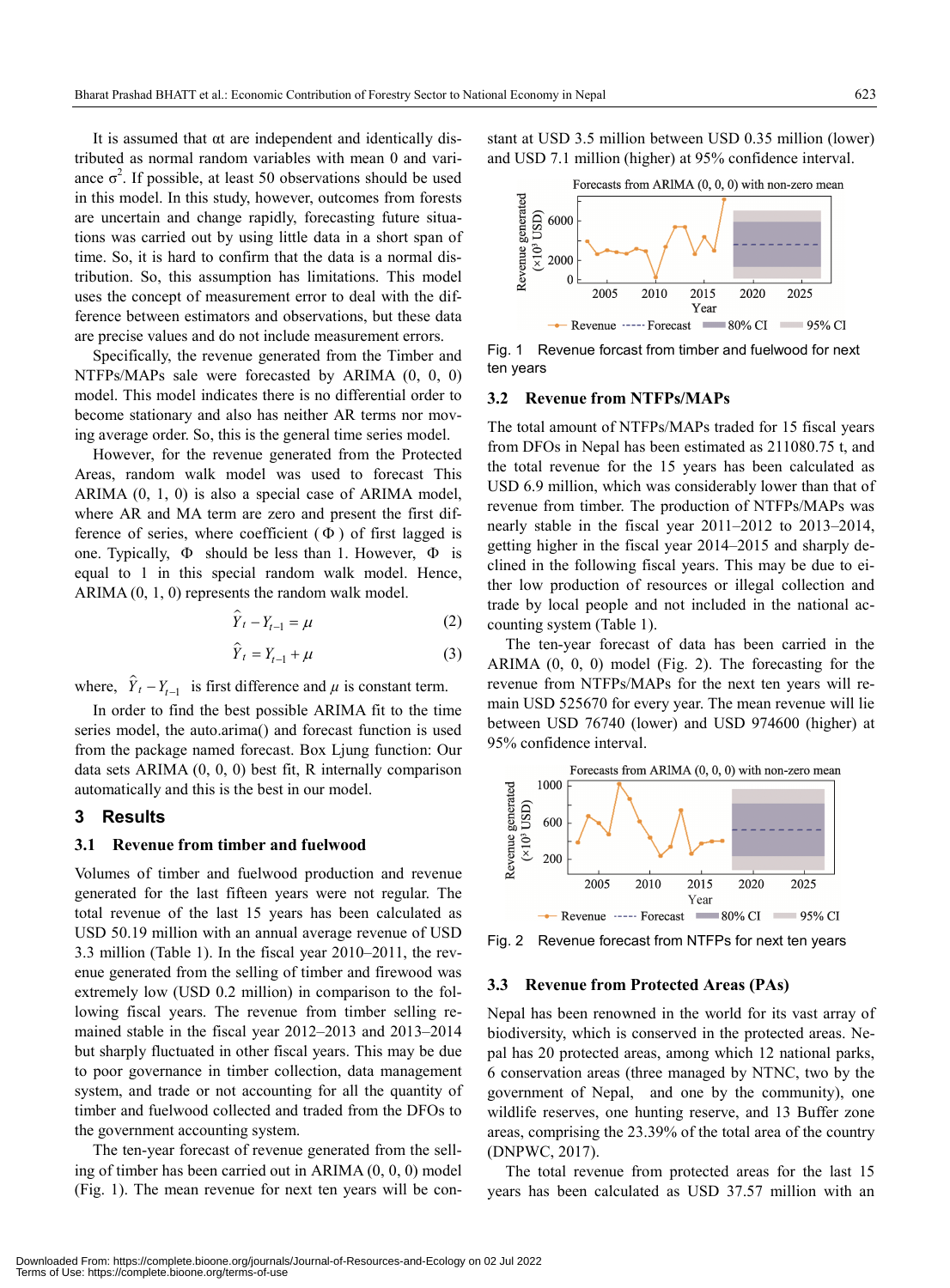annual average revenue of USD 2.5 million (Table 1). This trend of revenue has been seen in steadily increasing order. According to the ARIMA, the total mean revenue for protected areas will be higher (USD 6161790) as compared to timber and fuelwood (USD 3546260) and NTFPs/MAPs (USD 575670). The ten-year forecast of data (Table 2) has been carried in the ARIMA (0, 1, 0) model (Fig. 3).



Fig. 3 Revenue forcast from PAs for next ten years

Table 2 Ten-year forecast of revenue from Protected Areas in Nepal

| Year | Point Forecast<br>$(\times 10^3$ USD) | Lower CI <sup>*</sup><br>at $80%$ | Higher CI <sup>*</sup><br>at $80%$ | Lower CI <sup>*</sup><br>at $95%$ | Higher CI <sup>*</sup><br>at $95%$ |
|------|---------------------------------------|-----------------------------------|------------------------------------|-----------------------------------|------------------------------------|
| 2018 | 6161.79                               | 4971.91                           | 7351.67                            | 4342.02                           | 7981.56                            |
| 2019 | 6161.79                               | 4479.04                           | 7844.54                            | 3588.25                           | 8735.33                            |
| 2020 | 6161.79                               | 4100.85                           | 8222.73                            | 3009.86                           | 9313.72                            |
| 2021 | 6161.79                               | 3782.02                           | 8541.56                            | 2522.25                           | 9801.33                            |
| 2022 | 6161.79                               | 3501.13                           | 8822.45                            | 2092.66                           | 10230.92                           |
| 2023 | 6161.79                               | 3247.18                           | 9076.40                            | 1704.28                           | 10619.30                           |
| 2024 | 6161.79                               | 3013.65                           | 9309.93                            | 1347.13                           | 10976.45                           |
| 2025 | 6161.79                               | 2796.29                           | 9527.29                            | 1014.70                           | 11308.88                           |
| 2026 | 6161.79                               | 2592.14                           | 9731.44                            | 702.48                            | 11621.10                           |
| 2027 | 6161.79                               | 2399.05                           | 9924.53                            | 407.17                            | 11916.41                           |

Note: \* CI means confidence interval.

## **4 Discussion**

Among the three sectors of forestry, revenue generated from timber and fuelwood contributed the highest proportion to the national economy of Nepal. The production of timber and fuelwood are mainly from community-based forest management (such as Community Forestry Users' Group and Collaborative Forest Management) and only a small quantity from government-managed forests. The study shows that revenue generated from timber and fuelwood sale has been increasing in trends. However, the timber and fuelwood marketing are highly inefficient due to the low stumpage values, policy constraints on harvesting, less market value of softwood, and high transaction costs. Additionally, there were issues associated with local communities' organizational and institutional capacity for getting benefits from the forest resources (Rai, 2010). Similarly, Macqueen (2010) reported that Community Forest Users' Groups (CFUGs) in Nepal are deficient in knowledge/skill/ capacity, technical know-how, financial resources, materials,

and equipment for carrying out forest management operations. Our study also found that the annual revenue generation for timber and fuelwood selling is quite less (average revenue per year is USD 3.3 million). The reason for minimal economic outcomes may be due to the issues of forest governance, conservation-oriented forest management practices, and poor involvement of the private sector in marketing and harvesting of forest products (Poudyal et al., 2013; Gritten et al., 2015; Sharma et al., 2017). Also, as forest resources are one of the fundamental means for rural livelihood, the political leaders may consider these resources as important means to impress local people that they are giving much attention to forestry issues (Poudyal et al., 2019). Furthermore, they make frequent and unpredictable changes in policies and plans in Nepal that ultimately discouraged forest government officials in timber management that, in fact, increased uncertainty and created ambiguity in the timber market (Paudel et al., 2014b).

Further, Banjade et al. (2011) pointed out that revenue from forests contributed significantly during the early years of development planning in Nepal, and the timber-based economy has been getting a smooth increment since the late 1990s. However, due to the limited capacity of government personnel to implement the forestry-related policies and regulations and also due to political instability, this sector yet to getting many benefits. Also, the illegal logging and corruption involved in the collection and trade of timber and fuelwood are not appropriately monitored due to which people are not taking advantage of forest resources.

The ten-year forecast of total mean revenue from NTFPs/MAPs in our study was calculated as USD 525670, which is significantly lower than that of the mean total revenue (USD 3.5 million) from timber and fuelwood. A similar result had been presented in a study conducted by Devkota (2006). Devkota (2006) illustrated that the contribution of timber and fuelwood in government royalty was over 80%, followed by NTFPs like sand and gravel was 16.5%, and Maps was only 3.5%. The World Bank (1994) also illustrated that community forests have promising potential through timber and NTFPs. Also, NTFPs have a significantly higher level of incremental benefits than from timber with an intensive forest management regime.

The study found that NTFPs/MAPs contributed the lowest proportion in the national economy compared to revenue from timber and revenue from protected areas. Also, the study shows that there are decreasing trends in the revenue generated by NTFPs. Due to limited research and information on NTFPs, bureaucratic hassles for its easy trade, the burden in trans-boundary trade, the nontransparent market, low technology for processing are some of the complaints with NTFPs/MAPs collection and marketing (Banjade and Paudel, 2008). Similarly, the study carried by Shackleton and Pandey (2014) found that factors such as overexploitation, illegal trade, the lack of advocates for NTFPs operating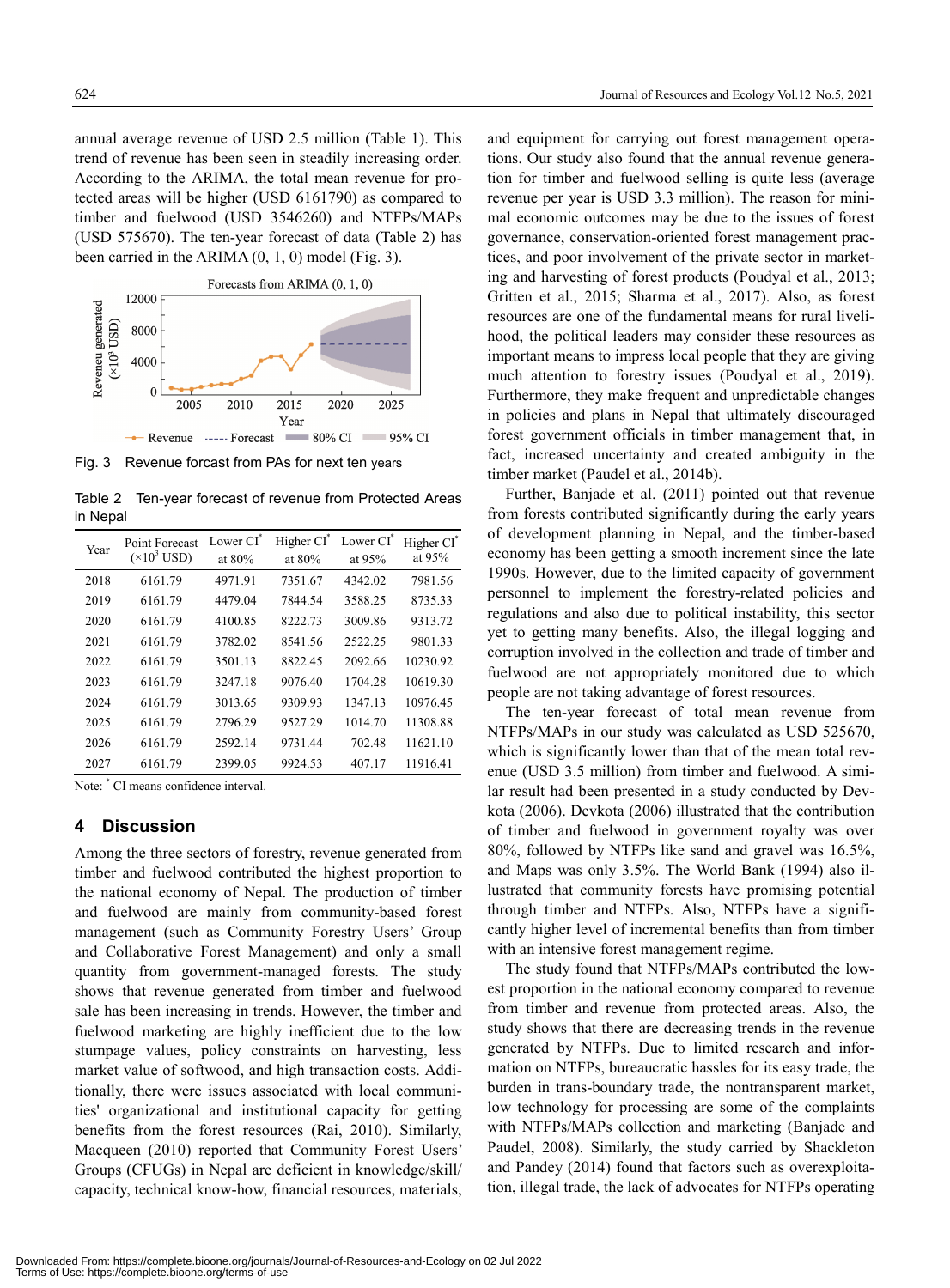within national policy arenas, raw extraction, unsustainable harvesting are some of the issues for not getting enough revenue.

The NTFP/MAPs sub-sector has been one of the important centers of discourse, which has been increasingly attracting the attention of both rural local people and the private sector as it has the potential for high revenue that can be fetched in the global market. It harbors several stakeholder groups ranging from collectors, local mediators, rural traders, urban traders, exporters, government agencies, private sectors, and I/NGOs. So, formulating sustainable resource use management plans, guiding local communities, collectors, and harvesters towards sustainable harvesting practices, conducting training on product development and value addition processes may add marketing opportunities for NTFPs (Laird et al., 2011).

Another most important source of revenue for the government of Nepal is protected areas. The total mean revenue from PAs has been quite higher than NTFPs and timber. PAs are not only the home for varieties of wildlife species but also the destination for tourist attractions in different geographic regions and can contribute sustainable economy to the local and national level (Nyaupane and Paudel, 2011). The entry fees charged on visitors to access PAs can be an important source of revenue for park management and local development, so the visitors are one of the most important sources of revenue in the PAs (Alpízar, 2006). The 30% to 50% of the revenue of PAs goes for community development and conservation programs in the respective Buffer Zone (BZ). Besides, they have other sources of income, too, such as ecotourism activities in the BZ areas and the sale of forest products harvested from the BZs (Dhungana and Bhattarai, 2008).

If we see the PAs based revenue generation scenario in the different fiscal year, it showed some disparity despite all these PAs having significant geographical, cultural, and other physical attractions that tourists can experiences. This inequality in revenue generation may include a lack of proper transportation facilities, lack of reliable and intense infrastructural facilities for tourists, and illogical government policies. The disparity may also be due to the discrepancies in entry fees described in the National Parks and Wildlife Conservation Act 1973 and which was very nominal too. So, the policy for the entry fees to the PAs and BZ management policy should be reviewed periodically by the DNPWC for the smooth functioning of PAs and also for the improvement in the revenue generation (Pandit et al., 2015). To improve the revenue generation from PAs, several challenges like park people conflicts, poaching, overexploitation, illegal hunting, and management of human and financial resources should be overcome.

Besides the direct benefit of forest products in the national economy in terms of revenue generation presented above, there are some of the indirect benefits of forest resources such as payment for environmental services (PES), forest sector enterprise development, and forest sector employment. The PES is another potential source of revenue in the forestry sector and especially connected with carbon sequestration, recreational use, biodiversity conservation, scenic beauty, watershed protection, soil formation, pollination and colonization (Swallow et al. 2005; Subedi and Singha, 2008 cited in Pandey et al., 2010). These environmental services can be counted as positive externalities as people do not directly pay for using these resources. However, biodiversity conservation and watershed protection are still considered complicated for calculating the benefits for payment (Dhungana and Bhattarai, 2008). Similarly, forest-based micro and small enterprises have contributed to the economic enhancement and upliftment of various households in Nepal (Pandit et al., 2009; Bajracharya et al., 2013) as well as for the overall community development (Timsina, 2005). After consumption at the local level, forest products can also be exported for revenue generation. A study showed that the value of forest products exports had been raised (USD 35 million in 2011) during the 1990s to 2011 (FAO, 2014). These forestry enterprises contribute significantly to employment generation in Nepal. The private sector involving in the forestry provides nearly 99000 formal full-time jobs per year, whereas Community-Based Organizations (CBOs), including CFUGs, Leasehold Forestry (LF), Buffer Zone Forest Management Committees and Collaborative Forest Management Groups (involved in production functions provide about 31000 jobs making a total of 130000 jobs (MSFP, 2014). This figure manifests that forestry has been the great potential for employment generation if it has continuous and proper management. The study's findings are based on the availability of recorded data. The data did not accompany the forestry sector contributed within the forest users' groups. It is because the government has not been collecting the royalty from the community people, those use forest product within the CFUGs (not traded in the markets). As CFUGs have not given the royalty to the government, many community people used timber, fuelwood, fodder, and other forest products that were not accounted. So that, we claim that the forestry sector's actual contribution should be more than the study's result. In addition, the study has two major constraints that limit this study's findings. First, the lack of monthly or quarterly data over the study period meant that we were unable to conduct the major tools using time series data analysis. We attempted to partially compensate for this by doing the necessary statistical analysis to validate the information. Second, revenue data was not regular because of regulatory factors (e.g., political scenario, policies), environment fluctuation (e.g., earthquake, natural hazards), and a weak data management system to record the revenue data regularly.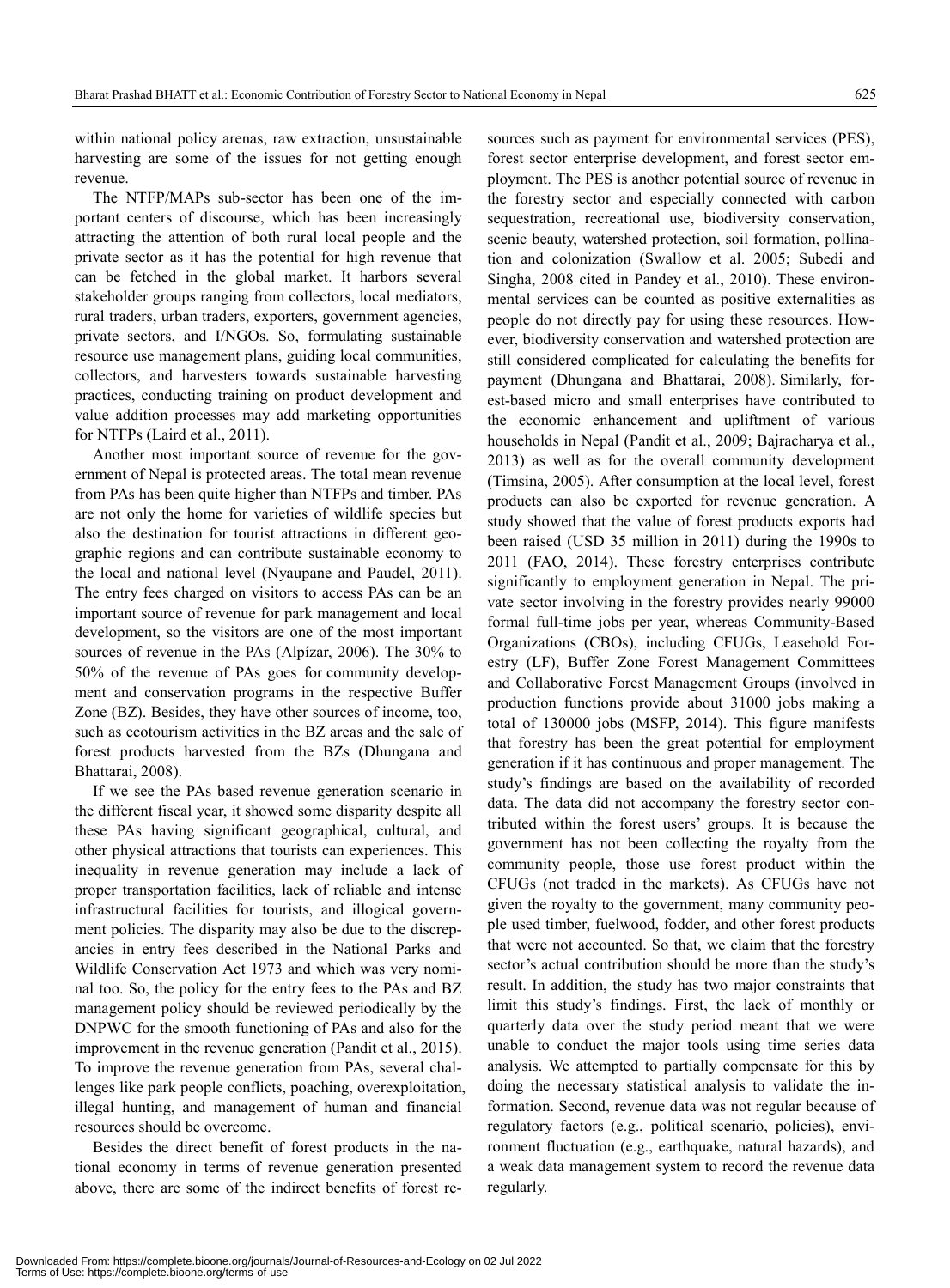#### **5 Conclusions and policy recommendations**

The study showed that the direct contribution of the forestry sector to the national economy is minimal. However, revenue collected from timber contributed the highest proportion among the revenue from NTFPs and PAs. The study also found that revenue generated from timber sales, NTFPs, and PAs has increased in the last 15 years. Nevertheless, the mean revenue forecast for timber and NTFPs will be constant for the next ten years, but PAs revenue will be increased. To expand the forestry sector's contribution in national economy, the government should be carried out intensive forest management practices such as practicing sustainable forest management, implementing agro-forestry practices, establishment of forest-based industries, and high-tech nurseries. In addition, policymakers should create an enabling environment by updating policy documents, a rewarding mechanism for forests depending communities, and securing tenure right for the community to enhancing the forestry sector's economic aspects. For instance, current policies ban harvesting and trade of certain timber and NTFPs, and have a lengthy timber export process, which should be addressed soon. This paper leads to additional future research possibilities. Future research might include the use of more detailed and longer-term revenue data of the forestry-sector in the analysis. Also, it is important to consider the indirect benefits of forest resources in monetary terms that give a more reliable contribution to the country's economy.

#### **Acknowledgements**

The authors would like to thank the officials of the Department of Forests and Soil Conservation and the Department of National Parks and Wildlife Conservation for providing the data. Also, the authors are thankful to Bishnu Prasad Shrestha, Under-Secretary, from the Department of National Parks and Wildlife Conservation, Khagendra Prasad Dulal from the Department of Forests and Soil Conservation, for their support in data gathering and processing and Dr. Til Bahadur Basnet for helping in data analysis. Finally, we would like to pay our gratitude to two anonymous reviewers for providing feedback on the article.

#### **References**

- AEC/FNCCI. 2012. Balanced economic growth, one district one product (ODOP): Local employment, income generation and food security. A Report of Federation of Nepalese Chambers of Commerce and Industry, Agro Enterprise Centre. Kathmandu, Nepal.
- Alpízar F. 2006. The pricing of protected areas in nature-based tourism: A local perspective. *Ecological Econ*omics, 56(2): 294–307.
- Amatya S M. 2013. Financing for sustainable forest management in Nepal. Helsinki, Finland: Indufor Oy.
- Angelsen A, Wunder S. 2003. Exploring the forest-poverty link: Key concepts, issues and research implications. Center for International Forestry Research (CIFOR) occasional paper No. 40.
- Bajracharya M S, Rajbhandary S, Das A N. 2013. Socio-economic impacts of bamboo enterprises in the Mid-hills of Nepal: A case study on Pahari

community at Badikhel Village, Lalitpur. *Banko Janakari*, 22(2): 19–25.

- Banjade M R, Paudel N S. 2008. Economic potential of non-timber forest products in Nepal: Myth or reality? *Forest and Livelihood*, 7(1): 36–48.
- Banjade M R, Paudel N S, Karki R, et al. 2011. Putting timber in the hot seat: Discourse, policy and contestations over timber in Nepal. Discussion paper series 11: 2. Forest Action Nepal.
- Bista S. Webb E L. 2006. Collection and marketing of non-timber forest products in the far western hills of Nepal. *Environmental Conservation,* 33(3): 244–255.
- de Sherbinin A, Vanwey L, McSweeney K, et al. 2008. Rural household demographics, livelihoods and the environment. *Global Environmental Change*, 18(1): 38–53.
- Devkota B P. 2006. Medicinal and non-timber forest products: Basis for social and economic development. In: Shrestha R, Kandel B R, Devkota B P (eds.). Hamro Ban F.Y. 2004/2005. Department of Forest, Kathmandu, Nepal.
- DFRS (Department of Forest Research and Survey), NFA (Nepal Forester's Association). 2008. Contribution of forestry sector to gross domestic product in Nepal. Department of Forest Research and Survey and Nepal Foresters Association, Babarmahal, Kathmandu, Nepal.
- DFRS (Department of Forest Research and Survey). 2015. States of Nepal's Forests. Forest Research and Training Center, Forest Resource Assessment, Ministry of Forests and Environment, Nepal.
- Dhungana S P, Bhattarai R C. 2008. Exploring economic and market dimensions of forestry sector in Nepal. *Forest and Livelihood*, 7(1): 58–69.
- DNPWC. 2017. Annual Report, Fiscal Year 2016–2017. Department of National Parks and Wildlife Conservation, Babarmahal, Kathmandu, Nepal.
- DOC. 2019. Annual Nepal foreign trade statistics. Department of Customs, Tripureshwor, Kathmandu, Nepal.
- DOF. 2016. Hamro Ban, Annual Report for Fiscal Year 2015/2016. Department of Forests and Soil Conservation, Ministry of Forests and Environment, Nepal.
- DOI. 2013. Industrial Statistics: Fiscal Year 2012/2013. Department of Industry, Nepal.
- FAO. 2009. State of the world's forests. Food and Agriculture Organization of the United Nations, Rome, Italy.
- FAO. 2004. Trends and current status of the contribution of the forestry sector to national economies. Working paper FSFM/ACC/07. Food and Agriculture Organization of the United Nations, Rome, Italy.
- FSS. 2016. Forest sector strategy (2016–25). Ministry of Forests and Environment, Nepal.
- Gritten D, Greijmans M, Lewis S R, et al. 2015. An uneven playing field: Regulatory barriers to communities making a living from the timber from their forests–examples from Cambodia, Nepal and Vietnam. *Forests*, 6(10): 3433–3451.
- Kanel K R, Dahal G R. 2008. Community forestry policy and its economic implication: An experience from Nepal. *International Journal of Social Forestry*, 1(1): 50–60.
- Laird S A, Wynberg R, McLain R J. 2011. Regulating complexity: Policies for the governance of non-timber forest products*. Tropical Forestry*, 7: 227–253.
- Macqueen D. 2010. Building profitable and sustainable community forest enterprises: Enabling conditions. London, UK: IIED.
- MoF. 2019. Economic Survey, Fiscal Year 2018/19. Ministry of Finance, Government of Nepal, Kathmandu, Nepal.